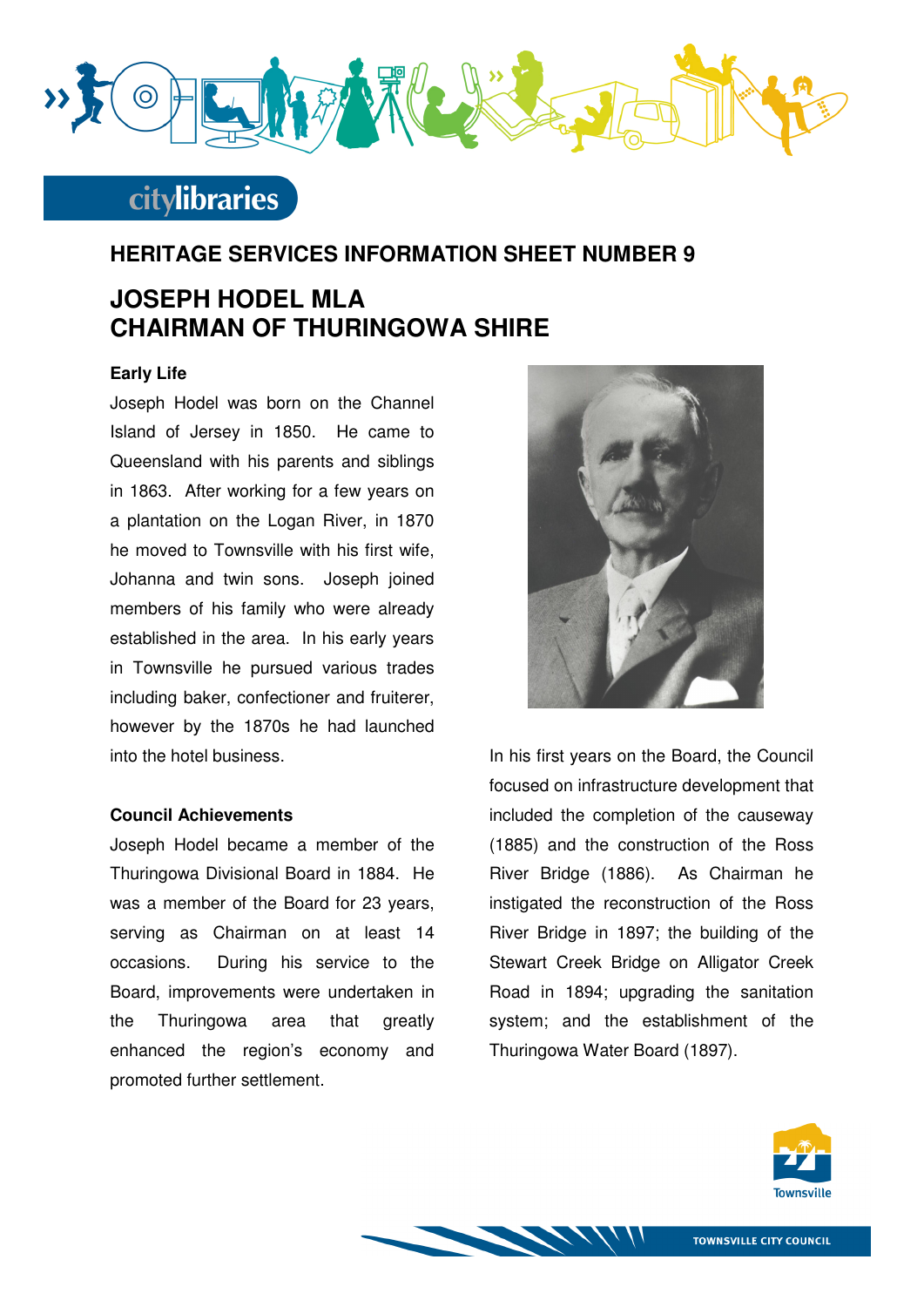

# citylibraries

Once the basic infrastructure was established, he limited capital works but maintained a philosophy of pragmatism and progressivism throughout his chairmanship.

In addition to serving as Chairman, Joseph Hodel was the Thuringowa representative on a number of regional development committees. After the founding of the Townsville Harbour Board in 1895, he became the Thuringowa Divisional Board member on the Board. He remained on the board for 25 years, serving as Chairman for seven of those years. He was also Thuringowa representative on the Ayr Tramway Joint Board, serving as Chairman of the Board until 1910 when it folded.

Joseph Hodel retired from the Thuringowa Sire Council in 1916 but returned as a Councillor for the Shire from 1920 to 1922. He died in Townsville in 1943.

### **Business interests Hotelier**

Joseph Hodel was a successful hotelier owning numerous hotels in the city, including the North Star in Flinders Street (1874), the Newmarket 1878-82, 82-83, 89-90, the Grand 1886-87, and the Cluden 1897.

### **Pastoralist**

Joseph Hodel also developed extensive pastoral interests in the north. By 1876 he was listed in the Squatter's Directory as a leaseholder of land in Townsville. He owned and raced horses and turned his properties, Oaklands at Cluden, and Clevedon, south of Townsville, into lucrative horse raising and stud farms. He was one of the original members of the Townsville Pastoral Association and the Townsville Turf Club and was appointed one of the trustees for the Cluden Racecourse. In addition to his interest in horses, Hodel had a number of cattle properties including St Helier (1893-1896), (1903-1907).

## **Other Business and Community Involvements**

In 1914 Joseph Hodel was appointed to the Legislative Council of the Queensland Parliament and remained Townsville representative until the upper house was abolished in 1922.